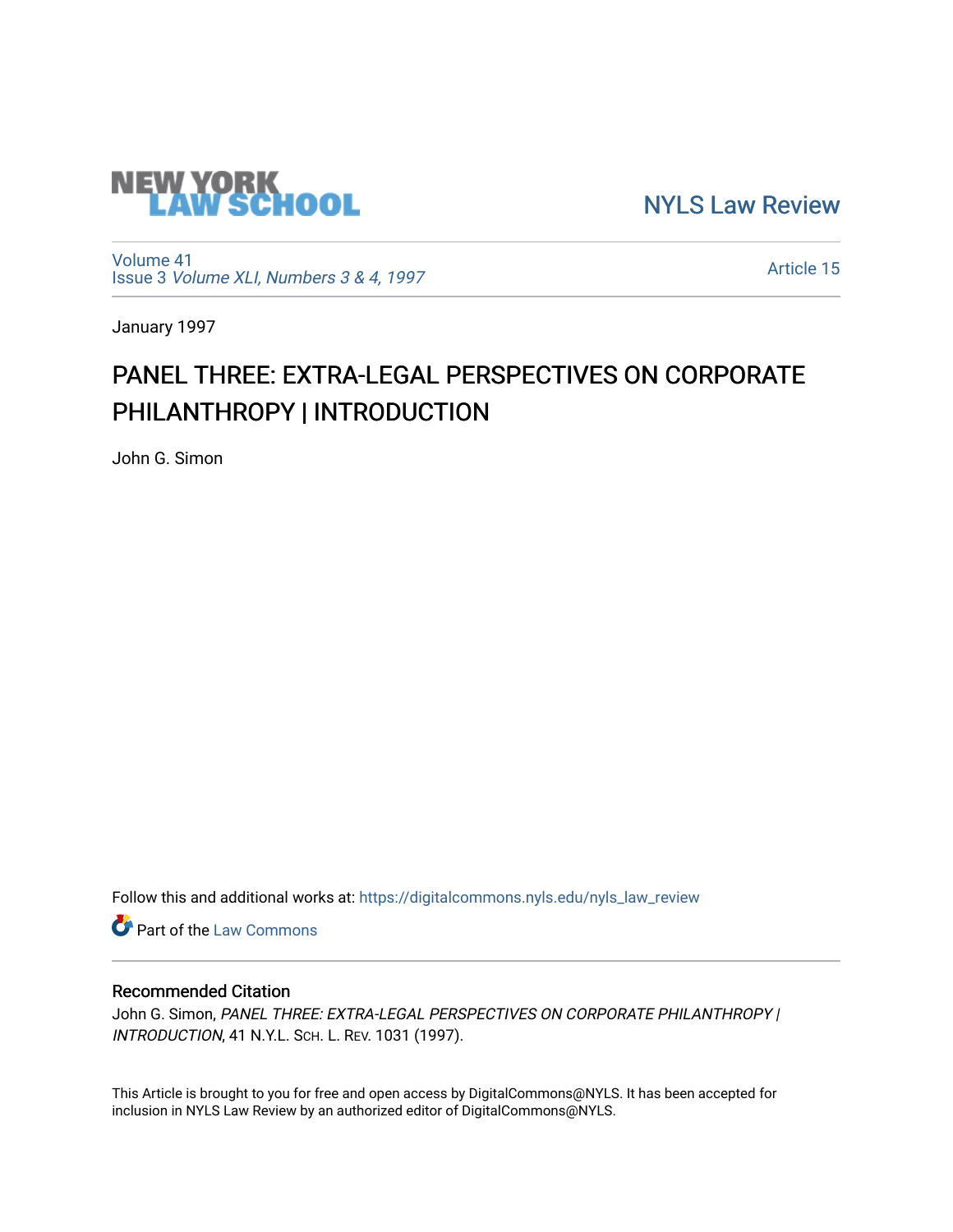### PANEL THREE: EXTRA-LEGAL PERSPECTIVES ON CORPORATE PHILANTHROPY

#### **INTRODUCTION**

#### JOHN G. SIMON, MODERATOR<sup>\*</sup>

I am glad to be here with so many friends, former students, and colleagues from the Yale Program on Non-Profit Organizations. In fact, the Yale connection to this conference today is almost as strong as the Fried Frank connection to this conference.

It is splendid of the *New York Law School Law Review* to put on this meeting, and I say that for a special reason. In 1979 or 1980 at the Yale Program we held a miniconference of corporate folks, foundation folks, academics including Hayden Smith, who is here with us today, in order to chart a possible symposium on the subject of corporate philanthropy. I did a great deal of work on bibliographies and analytical outlines to get ready for this marvelous symposium, and it never took place. Seventeen years later, the eagle has landed, and my hat is off to the *New York Law School Law Review* for doing what we never quite got done up at Yale.

It has also been a great delight to participate in a meeting like this where so many provocative and iconoclastic things are being said. I disagree with about seventy percent, maybe sixty percent, of what was said in the last panel, and I think that is terrific.

I want to say one other thing about corporate philanthropy before we move to our panel. The subject of corporate philanthropy is important for its own sake in an era of devolution and a time when companies are being asked to shoulder more social tasks and yet a time when corporations are cutting back on vital in-house activities, such as research and development. We need to think about what corporations can or should be doing with respect to the health of the larger community.

The other reason I think it is particularly important to have this kind of inquiry is because examining corporate philanthropy is like looking through a window into other, larger questions that have to do with philanthropy, that have to do with the first sector. (You notice I don't call it the "third sector." Historically, it is more accurate to call it the "first sector.") Just by looking through the corporate philanthropy lens, one can see these other questions. This morning, for example, we had questions about what are the larger purposes of the tax treatment of nonprofits. Later this afternoon, we will address questions about the extent to which the law should permit, encourage or restrict various forms of philanthropic involvement in political activity. There are other questions this

<sup>\*</sup> Augustus Lines Professor, Yale Law School.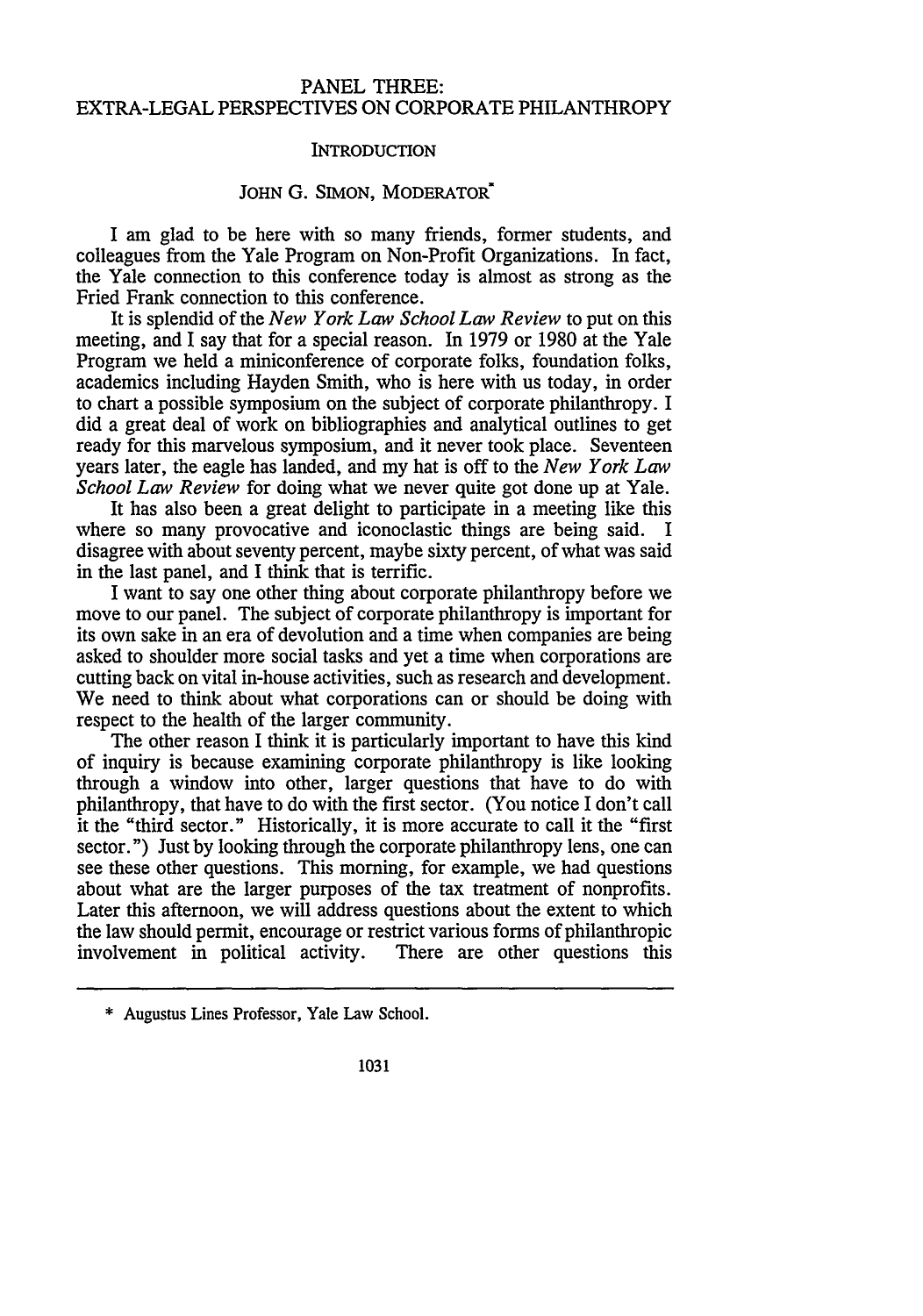symposium may address, such as what kinds of private returns, private gains, from philanthropy are acceptable and what should the law do about them. There are also "accountability" issues, whatever that word means. In addition, there are "sunshine" issues—an expression that we know a little bit more about. All these questions transcend the field of corporate philanthropy, but all can be looked at through the corporate philanthropy window.

One other topic of this nature—and this brings us to our panel today is the question of motivations, or incentives, for philanthropic activity. How can we understand the different forms of motivation, or incentives, for this activity?

This panel will consider this question in the corporate philanthropy setting. As I understand it, the panel will approach philanthropic giving from somewhat different perspectives. The Webb-Abzug paper deals with a set of theories, motivational theories, or theories growing from economics and management science, that tell us why there is philanthropic activity in corporations, and what forms it takes. The Sinclair-Galaskiewicz paper starts with a discussion of the modes of charitable involvement and how those interact with various factors that affect what corporations do. For example, there are various environmental factors that impinge on what corporations do. But both papers are trying to figure out "what makes Sammy run," so to speak, with Sammy being the business corporation engaged in philanthropic activity.

I want to say one other thing about this topic. The biggest missing piece in the field of nonprofit research is something we know very little about: the wellsprings of individual charitable giving. We have very good econometric studies of the effect of tax changes and other factors, but we really don't understand why, and how, decisions get made when it comes to giving. Let me say further, that, in general, we do not know very much about the motivational questions that are at the heart of the big policy dilemmas facing our country and other countries. We know very little about why people go on welfare, why they use or don't use pills or condoms when we think they ought to, how to reduce terrorism or gang violence, how to reduce the amount of behavior by lawyers or doctors that seems to violate their professional oaths, how to get people to invest more in small businesses, how to get children to learn more, and so on. These motivational or incentive questions are terribly important.

Now, moving back to today's panel, it faces these questions in the context of corporate philanthropy. I have asked each of the pairs of presenters to address three matters in their presentations or during the panel's question and answer session. One is the question of what kinds of empirical work would they do if they had the funds to do it. How would they supplement what you are going to hear today with empirical studies if they had the money? Incidentally, the empirical work, to the extent that it involves interviewing corporate executives about why they do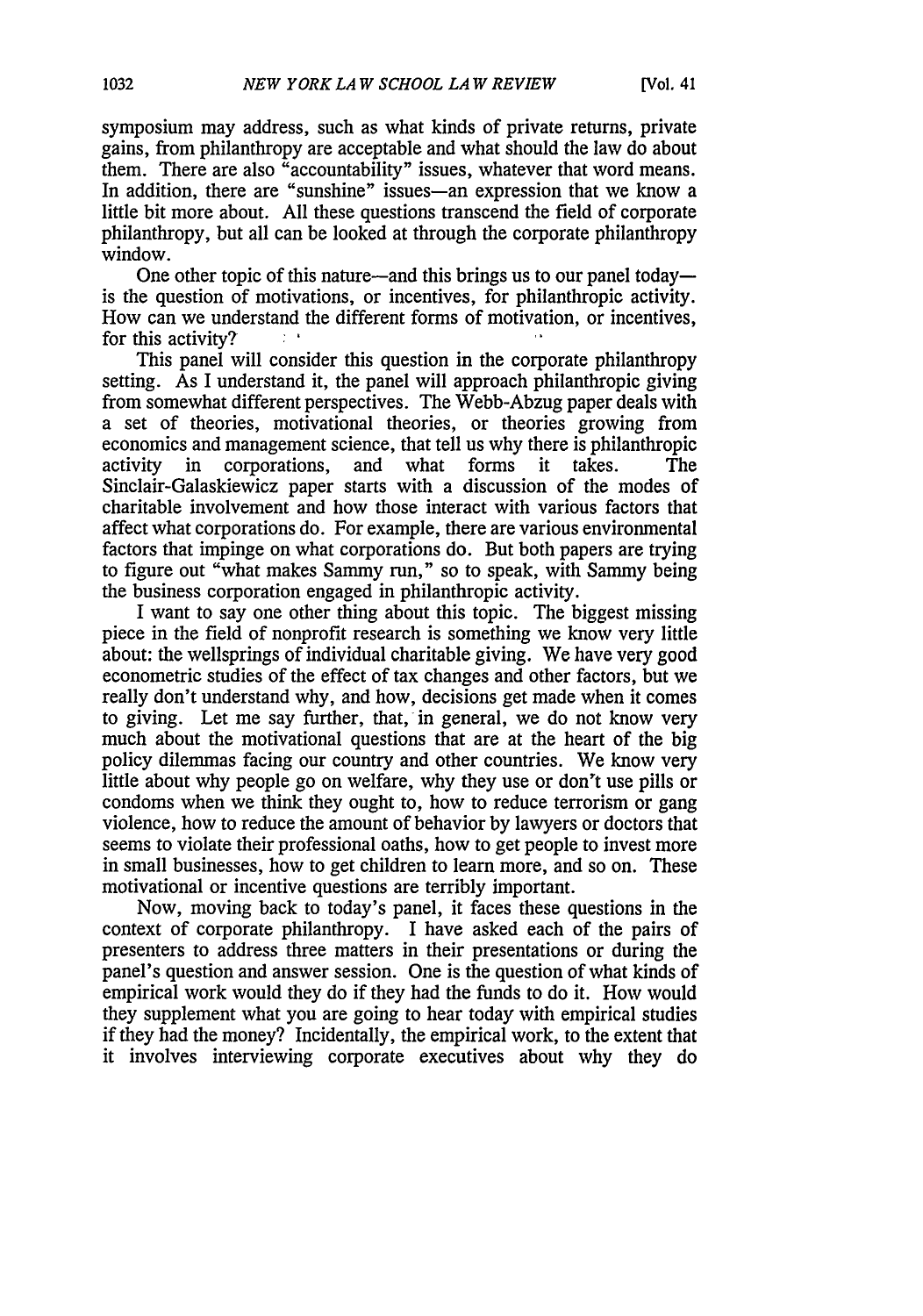philanthropic activity, may be misleading. A. A. Berle, the father of studies in corporate governance, thirty years after his original work in 1932, wrote an article in which he asked: isn't it interesting how people sitting around a corporate boardroom or management office, who really believe it would be important, good, helpful, socially useful, nice, decent, and humane to do something, spend a lot of time trying to figure out how they could conceivably argue that the company might make money out of it. In effect, he was suggesting the existence of reverse hypocrisy. I am not asserting that that is what's going on. When I hear people here say that when companies do philanthropic work, they are essentially looking for the bottom line, that may be right. But, I wonder, with Berle, if we're not being lied to.

The second thing I have asked our panelists to do as they discuss their papers is to speculate about the "real world" implications of the behavior that you describe. For example, what are the implications for regulatory policy or subsidy policy, for management practice in the nonprofit field or, for that matter, the corporate field? Finally, I have asked our panelists to address the implications for fund-raising strategies pursued by nonprofit groups.

So, with those requests ringing in their ears, we can turn to our panelists. Our first paper is presented by Rikki Abzug and Natalie Webb. Rikki Abzug is a professor at the Stern School of Business at New York University. Natalie Webb is a professor at the Defense Resources Management Institute in the Naval Postgraduate School. They have done extensive work in the nonprofit field, and in taxation and public finance. Their paper is entitled *Rational and Extra-Rational Motivations for Corporate Giving: Complementing Economic Theory with Organization Science.* Our second paper is presented by Joseph Galaskiewicz and Michelle Sinclair. Joseph Galaskiewicz is a professor at the University of Minnesota. Michelle Sinclair is a Master's degree candidate at the University of Minnesota. Their paper is entitled *Corporate-Nonprofit Partnerships: Varieties and Covariates.*

It is a pleasure to have these two papers presented here today.